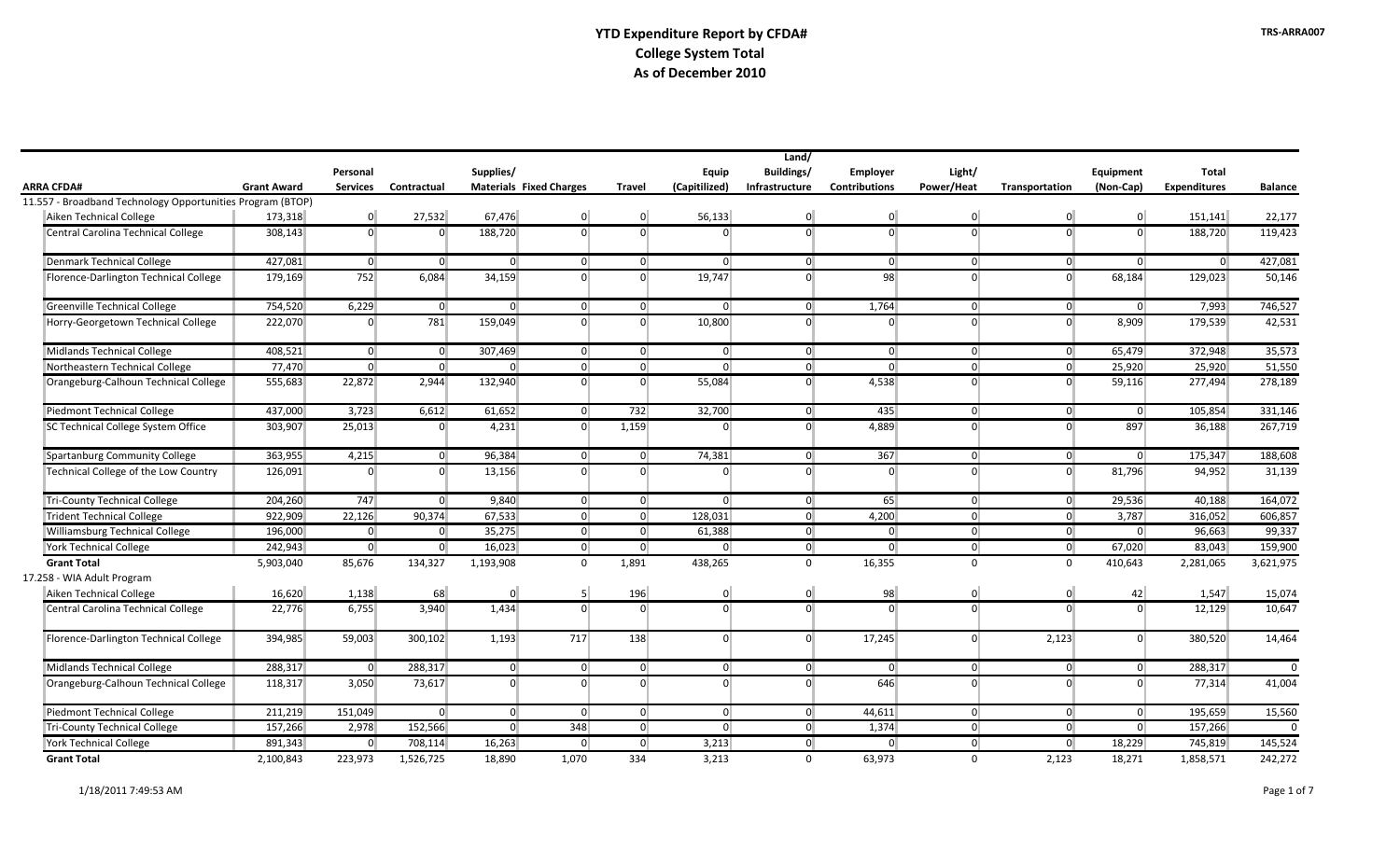|                                          | Land/              |                 |                |           |                                |                |                |                |                      |                |                |                |                     |                |
|------------------------------------------|--------------------|-----------------|----------------|-----------|--------------------------------|----------------|----------------|----------------|----------------------|----------------|----------------|----------------|---------------------|----------------|
|                                          |                    | Personal        |                | Supplies/ |                                |                | Equip          | Buildings/     | <b>Employer</b>      | Light/         |                | Equipment      | <b>Total</b>        |                |
| <b>ARRA CFDA#</b>                        | <b>Grant Award</b> | <b>Services</b> | Contractual    |           | <b>Materials Fixed Charges</b> | <b>Travel</b>  | (Capitilized)  | Infrastructure | <b>Contributions</b> | Power/Heat     | Transportation | (Non-Cap)      | <b>Expenditures</b> | <b>Balance</b> |
| 17.258Q - QuickJobs WIA Adult Program    |                    |                 |                |           |                                |                |                |                |                      |                |                |                |                     |                |
| Aiken Technical College                  | 86,599             | 29,274          | 4,074          | 7,714     | $\Omega$                       | 93             | 6,803          | $\overline{0}$ | 5,623                | $\overline{0}$ | $\overline{0}$ | 4,519          | 58,100              | 28,499         |
| Central Carolina Technical College       | 44,748             | 16,292          | $\overline{0}$ | 21,579    | 6,662                          | $\overline{0}$ | $\Omega$       | $\overline{0}$ | 216                  | $\Omega$       | $\Omega$       | $\Omega$       | 44,748              | $\Omega$       |
| Denmark Technical College                | 60,257             | $\overline{0}$  | $\overline{0}$ | 18,970    | $\overline{0}$                 | $\overline{0}$ | 10,464         | $\overline{0}$ | $\overline{0}$       | $\overline{0}$ | $\overline{0}$ | 17,997         | 47,431              | 12,825         |
| Florence-Darlington Technical College    | 88,917             | 9,385           | 55,894         | 13,069    | $\overline{0}$                 | $\overline{0}$ | $\Omega$       | $\overline{0}$ | 1,864                | $\Omega$       | $\Omega$       | $\overline{0}$ | 80,212              | 8,705          |
| Greenville Technical College             | 86,603             | 13,903          | $\overline{0}$ | 1,325     | $\overline{0}$                 | 0              | $\overline{0}$ | $\overline{0}$ | 3,259                | 0              | $\overline{0}$ | 7,260          | 25,748              | 60,855         |
| Horry-Georgetown Technical College       | 74,678             | 2,550           | 30,000         | 299       | $\Omega$                       | $\overline{0}$ | $\overline{0}$ | $\overline{0}$ | 426                  | $\Omega$       | $\overline{0}$ | $\overline{0}$ | 33,275              | 41,403         |
| Midlands Technical College               | 142,232            | 47,287          | 79,333         | 8,721     | $\overline{0}$                 | 0              | $\overline{0}$ | $\overline{0}$ | 6,748                | 0              | $\overline{0}$ | 143            | 142,232             | $\overline{0}$ |
| Northeastern Technical College           | 57,866             | 13,137          | 36,401         | 6,150     | 0                              | $\overline{0}$ | $\overline{0}$ | $\overline{0}$ | 2,178                | $\overline{0}$ | $\overline{0}$ | $\overline{0}$ | 57,866              | $\mathbf 0$    |
| Orangeburg-Calhoun Technical College     | 58,178             | $\overline{0}$  | $\Omega$       | $\Omega$  | $\Omega$                       | $\overline{0}$ | $\overline{0}$ | $\overline{0}$ | $\Omega$             | $\Omega$       | $\Omega$       | $\overline{0}$ | $\overline{0}$      | 58,178         |
| Piedmont Technical College               | 90,496             | 45,096          | 11,491         | 3,288     | 5,608                          | 0              | $\overline{0}$ | $\overline{0}$ | 11,074               | $\overline{0}$ | $\overline{0}$ | 10,668         | 87,226              | 3,270          |
| SC Technical College System Office       | 7,583              | 6,455           | $\overline{0}$ | 654       | $\overline{0}$                 | 475            | $\overline{0}$ | $\overline{0}$ | $\overline{0}$       | $\overline{0}$ | $\overline{0}$ | $\overline{0}$ | 7,583               | $\mathbf{0}$   |
| <b>Spartanburg Community College</b>     | 0                  | $\overline{0}$  | $\overline{0}$ | $\Omega$  | $\Omega$                       | $\overline{0}$ | $\overline{0}$ | $\overline{0}$ | $\overline{0}$       | $\overline{0}$ | $\overline{0}$ | $\overline{0}$ | $\overline{0}$      | $\overline{0}$ |
| Technical College of the Low Country     | 64,370             | 10,796          | 30,469         | 15,470    | $\Omega$                       | $\overline{0}$ | $\Omega$       | $\Omega$       | 751                  | $\Omega$       | $\Omega$       | $\overline{0}$ | 57,486              | 6,884          |
| <b>Tri-County Technical College</b>      | 97,120             | 17,754          | 780            | 43,065    | 1,523                          | 511            | 16,000         | $\overline{0}$ | 5,078                | $\overline{0}$ | 0              | 12,410         | 97,120              | $\overline{0}$ |
| <b>Trident Technical College</b>         | 130,587            | 6,031           | 17,845         | 34,621    | $\overline{0}$                 | 69             | $\overline{0}$ | $\overline{0}$ | 1,069                | $\overline{0}$ | $\overline{0}$ | 36,438         | 96,073              | 34,514         |
| Williamsburg Technical College           | 0                  | $\overline{0}$  | $\overline{0}$ | $\Omega$  | $\Omega$                       | 0              | $\overline{0}$ | $\overline{0}$ | $\overline{0}$       | $\overline{0}$ | $\overline{0}$ | $\overline{0}$ | $\overline{0}$      | $\Omega$       |
| <b>York Technical College</b>            | 86,256             | $\overline{0}$  | 3,689          | 12,284    | 10,000                         | 0              | 46,463         | $\overline{0}$ | $\overline{0}$       | $\overline{0}$ | 0              | 0              | 72,436              | 13,820         |
| <b>Grant Total</b>                       | 1,176,489          | 217,959         | 269,977        | 187,210   | 23,793                         | 1,147          | 79,731         | $\mathbf{0}$   | 38,285               | $\mathbf{0}$   | $\mathbf 0$    | 89,436         | 907,536             | 268,952        |
| 17.259 - WIA Youth Activities            |                    |                 |                |           |                                |                |                |                |                      |                |                |                |                     |                |
| Aiken Technical College                  | 37,614             | 2,468           | 153            | $\Omega$  | 134                            | 443            | $\overline{0}$ | $\overline{0}$ | 221                  | $\overline{0}$ | $\overline{0}$ | 96             | 3,514               | 34,100         |
| Horry-Georgetown Technical College       | 59,800             | 4,608           | 43,258         | 4,088     | 1,171                          | $\overline{0}$ | $\Omega$       | $\overline{0}$ | $\overline{0}$       | $\Omega$       | $\Omega$       | $\overline{0}$ | 53,125              | 6,675          |
| Midlands Technical College               | 65,892             | 36,202          | $\overline{0}$ | 672       | 3,454                          | 924            | 0              | $\overline{0}$ | 6,975                | $\overline{0}$ | 0              | 0              | 48,228              | 17,664         |
| Northeastern Technical College           | 4,680              | 0               | 4,680          | 0         | $\overline{0}$                 | 0              | 0              | 0              | $\overline{0}$       | $\overline{0}$ | 0              | 0              | 4,680               | $\Omega$       |
| <b>York Technical College</b>            | 270,143            | 136,859         | 6,611          | 121       | 1,000                          | 775            | $\overline{0}$ | $\overline{0}$ | 11,493               | $\overline{0}$ | $\overline{0}$ | 0              | 156,858             | 113,285        |
| <b>Grant Total</b>                       | 438,129            | 180,137         | 54,702         | 4,881     | 5,759                          | 2,141          | $\Omega$       | $\mathbf 0$    | 18,689               | $\mathbf 0$    | $\Omega$       | 96             | 266,405             | 171,724        |
| 17.259Q - QuickJobs WIA Youth Activities |                    |                 |                |           |                                |                |                |                |                      |                |                |                |                     |                |
| Aiken Technical College                  | 43,299             | 14,638          | 2,037          | 3,857     | $\overline{0}$                 | 47             | 3,401          | 0              | 2,809                | $\overline{0}$ | $\overline{0}$ | 2,260          | 29,048              | 14,251         |
| Central Carolina Technical College       | 4,078              | 4,012           | $\overline{0}$ | $\Omega$  | $\Omega$                       | $\overline{0}$ | $\Omega$       | $\overline{0}$ | 66                   | $\Omega$       | $\Omega$       | $\Omega$       | 4,078               | $\Omega$       |
| Denmark Technical College                | 30,128             | $\overline{0}$  | $\overline{0}$ | 7,468     | $\Omega$                       | $\overline{0}$ | 22,660         | $\overline{0}$ | $\overline{0}$       | $\overline{0}$ | $\overline{0}$ | $\overline{0}$ | 30,128              | 0              |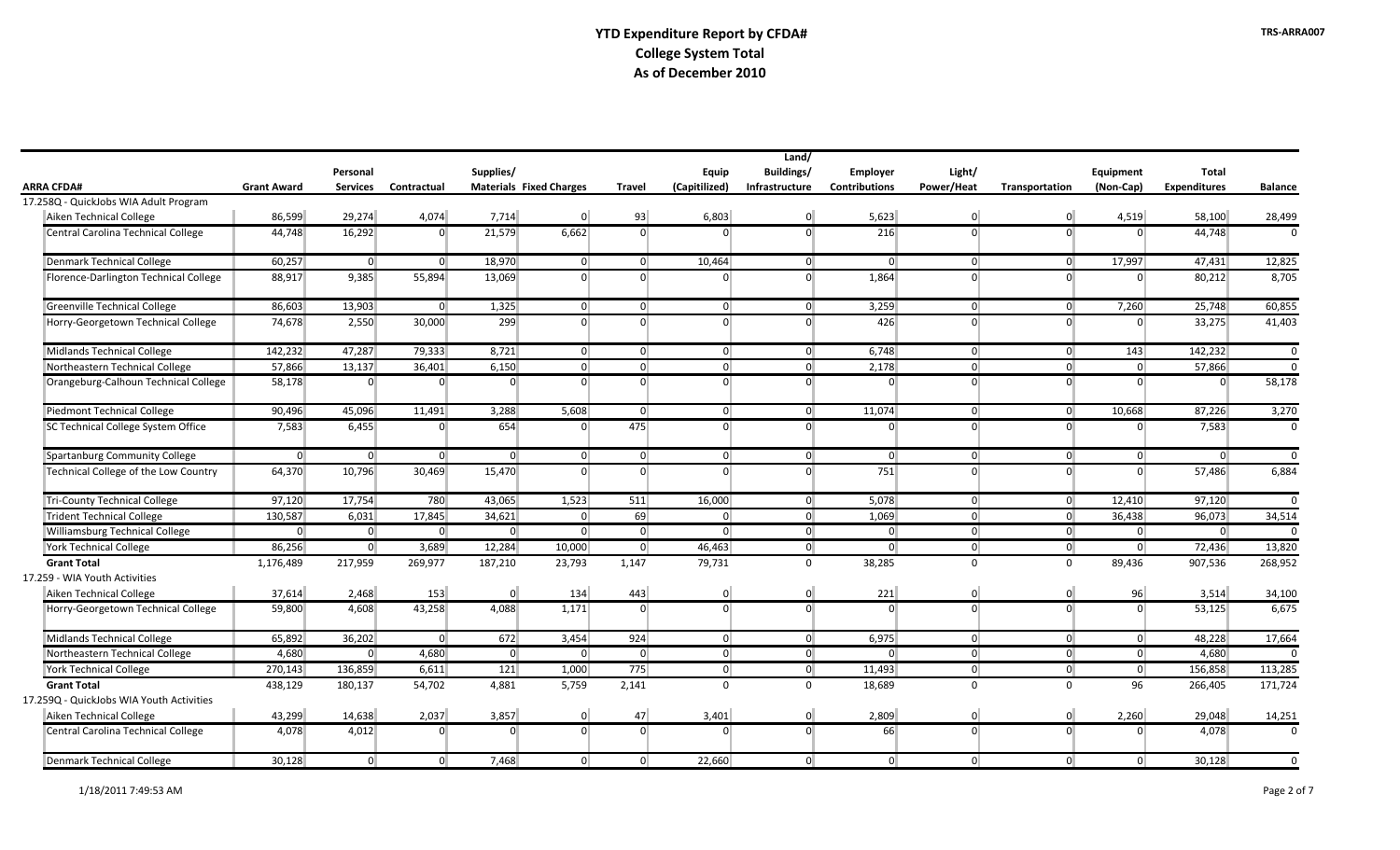|                                            |                    |                 |                |                |                                |                |                | Land/          |                      |                |                |                |                     |                |
|--------------------------------------------|--------------------|-----------------|----------------|----------------|--------------------------------|----------------|----------------|----------------|----------------------|----------------|----------------|----------------|---------------------|----------------|
|                                            |                    | Personal        |                | Supplies/      |                                |                | Equip          | Buildings/     | <b>Employer</b>      | Light/         |                | Equipment      | <b>Total</b>        |                |
| <b>ARRA CFDA#</b>                          | <b>Grant Award</b> | <b>Services</b> | Contractual    |                | <b>Materials Fixed Charges</b> | <b>Travel</b>  | (Capitilized)  | Infrastructure | <b>Contributions</b> | Power/Heat     | Transportation | (Non-Cap)      | <b>Expenditures</b> | <b>Balance</b> |
| Florence-Darlington Technical College      | 7,422              | 4,877           | $\Omega$       | 909            | $\Omega$                       | $\Omega$       |                | $\overline{0}$ | 900                  | $\Omega$       | $\Omega$       | $\Omega$       | 6,686               | 736            |
| Greenville Technical College               | 79,607             | 35,007          | 13,750         | 9,337          | 5,073                          | $\overline{0}$ | $\overline{0}$ | 0              | 7,016                | $\overline{0}$ | $\overline{0}$ | 9,424          | 79,607              | $\Omega$       |
| Horry-Georgetown Technical College         | 50,256             | $\overline{0}$  | 50,000         | 256            | $\Omega$                       | $\Omega$       | $\Omega$       | $\overline{0}$ | $\Omega$             | $\Omega$       | $\Omega$       | $\overline{0}$ | 50,256              | $\Omega$       |
| Midlands Technical College                 | 71,117             | 38,528          | 13,138         | 11,586         | $\overline{0}$                 | $\overline{0}$ | $\overline{0}$ | 0              | 5,984                | $\overline{0}$ | 0 <sup>1</sup> | 1.222          | 70,457              | 660            |
| Northeastern Technical College             | 28,934             | 2,990           | 17,437         | $\overline{0}$ | $\overline{0}$                 | $\overline{0}$ | $\overline{0}$ | 0              | 660                  | $\overline{0}$ | $\overline{0}$ | $\overline{0}$ | 21,087              | 7,847          |
| Orangeburg-Calhoun Technical College       | 29,089             | 7,860           | $\overline{0}$ | 1,321          | $\Omega$                       | $\overline{0}$ | $\Omega$       | $\overline{0}$ | 2,327                | $\Omega$       | $\Omega$       | $\Omega$       | 11,507              | 17,582         |
| Piedmont Technical College                 | 45,248             | 23,299          | 1,358          | 2,146          | 7,820                          | $\Omega$       | $\Omega$       | $\overline{0}$ | 4,666                | $\overline{0}$ | $\overline{0}$ | 5,874          | 45,163              | 85             |
| SC Technical College System Office         | 1,659              | $\overline{0}$  | $\Omega$       | 1,216          | $\Omega$                       | 443            | $\Omega$       | $\overline{0}$ | $\Omega$             | $\Omega$       | $\Omega$       | $\Omega$       | 1,659               | $\Omega$       |
| Spartanburg Community College              | 48,578             | 16,854          | $\overline{0}$ | 25,397         | $\overline{0}$                 | $\overline{0}$ | $\overline{0}$ | 0              | $\Omega$             | $\overline{0}$ | $\overline{0}$ | 6,328          | 48,578              | $\Omega$       |
| Technical College of the Low Country       | 36,055             | $\Omega$        | $\Omega$       | $\Omega$       | $\Omega$                       | $\Omega$       | $\overline{0}$ | $\overline{0}$ | $\Omega$             | $\Omega$       | $\Omega$       | $\overline{0}$ | $\Omega$            | 36,055         |
| <b>Tri-County Technical College</b>        | $\overline{0}$     | 0               | $\overline{0}$ | $\Omega$       | $\overline{0}$                 | $\overline{0}$ | $\overline{0}$ | 0              | $\Omega$             | $\overline{0}$ | $\overline{0}$ | $\overline{0}$ | $\overline{0}$      | $\Omega$       |
| <b>Trident Technical College</b>           | 65,294             | 3,016           | 8,923          | 17,311         | $\overline{0}$                 | 34             | $\overline{0}$ | 0              | 534                  | $\overline{0}$ | $\overline{0}$ | 18,219         | 48,037              | 17,257         |
| Williamsburg Technical College             | 20,000             | 0               | 20,000         | $\overline{0}$ | $\overline{0}$                 | $\overline{0}$ | $\overline{0}$ | 0              | $\Omega$             | $\overline{0}$ | $\overline{0}$ | $\overline{0}$ | 20,000              | $\Omega$       |
| <b>York Technical College</b>              | 43,128             | $\overline{0}$  | 1,845          | 6,142          | 5,000                          | $\overline{0}$ | 23,232         | 0              | $\Omega$             | $\overline{0}$ | 0              | 0              | 36,218              | 6,910          |
| <b>Grant Total</b>                         | 603,893            | 151,079         | 128,487        | 86,945         | 17,893                         | 524            | 49,293         | $\mathbf 0$    | 24,962               | $\Omega$       | $\Omega$       | 43,326         | 502,509             | 101,383        |
| 17.260 - WIA Dislocated Workers            |                    |                 |                |                |                                |                |                |                |                      |                |                |                |                     |                |
| Aiken Technical College                    | 33,241             | 2,181           | 135            | $\overline{0}$ | 116                            | 391            | $\Omega$       | $\overline{0}$ | 195                  | $\overline{0}$ | $\overline{0}$ | 85             | 3,103               | 30,138         |
| Florence-Darlington Technical College      | 295,330            | 62,288          | 201,236        | 1,353          | $\Omega$                       | 134            | $\overline{0}$ | $\overline{0}$ | 18,018               | $\Omega$       | 642            | $\overline{0}$ | 283,671             | 11,659         |
| Midlands Technical College                 | 379,079            | $\overline{0}$  | 379,079        | $\Omega$       | $\overline{0}$                 | $\overline{0}$ | $\Omega$       | 0              | $\Omega$             | $\overline{0}$ | $\overline{0}$ | $\overline{0}$ | 379,079             | $\Omega$       |
| Northeastern Technical College             | 181,858            | $\overline{0}$  | 181,722        | 0 <sup>1</sup> | $\overline{0}$                 | $\overline{0}$ | $\overline{0}$ | 0              | $\Omega$             | $\Omega$       | $\overline{0}$ | $\overline{0}$ | 181,722             | 136            |
| Orangeburg-Calhoun Technical College       | 5,168              | $\overline{0}$  | 5,168          | $\Omega$       | $\Omega$                       | $\overline{0}$ | $\Omega$       | $\overline{0}$ | $\Omega$             | $\Omega$       | $\Omega$       | $\overline{0}$ | 5,168               | $\Omega$       |
| Piedmont Technical College                 | 656,364            | 124,129         | 122,305        | 225            | 16,888                         | $\overline{0}$ | $\overline{0}$ | 0              | 37,333               | $\overline{0}$ | $\overline{0}$ | 0              | 300,881             | 355,483        |
| <b>Tri-County Technical College</b>        | 292,773            | 40,747          | 227,739        | 2,861          | 4,931                          | 3,117          | $\overline{0}$ | 0              | 13,379               | $\Omega$       | $\overline{0}$ | $\Omega$       | 292,773             | $\Omega$       |
| <b>York Technical College</b>              | 733,898            | 22,255          | 531,860        | 38,370         | 16,500                         | $\overline{0}$ | 1,090          | 0              | 1,936                | $\overline{0}$ | $\overline{0}$ | 6,339          | 618,349             | 115,549        |
| <b>Grant Total</b>                         | 2,577,711          | 251,599         | 1,649,242      | 42,809         | 38,436                         | 3,642          | 1,090          | $\overline{0}$ | 70,862               | $\Omega$       | 642            | 6,423          | 2,064,745           | 512,965        |
| 17.260Q - QuickJobs WIA Dislocated Workers |                    |                 |                |                |                                |                |                |                |                      |                |                |                |                     |                |
| Aiken Technical College                    | 86,599             | 29,274          | 4,074          | 7,714          | $\Omega$                       | 93             | 6,803          | $\mathbf{0}$   | 5,619                | $\overline{0}$ | $\overline{0}$ | 4,519          | 58,096              | 28,503         |
| Central Carolina Technical College         | 44,748             | 20,676          | $\Omega$       | 12,944         | 7,197                          | $\overline{0}$ | $\Omega$       | $\overline{0}$ | 3,932                | $\overline{0}$ | $\Omega$       | $\Omega$       | 44,748              | $\Omega$       |
| Denmark Technical College                  | 20,257             | $\overline{0}$  | $\Omega$       | $\overline{0}$ | $\overline{0}$                 | $\overline{0}$ | $\overline{0}$ | 0              | $\Omega$             | $\overline{0}$ | $\overline{0}$ | 0              | $\overline{0}$      | 20,257         |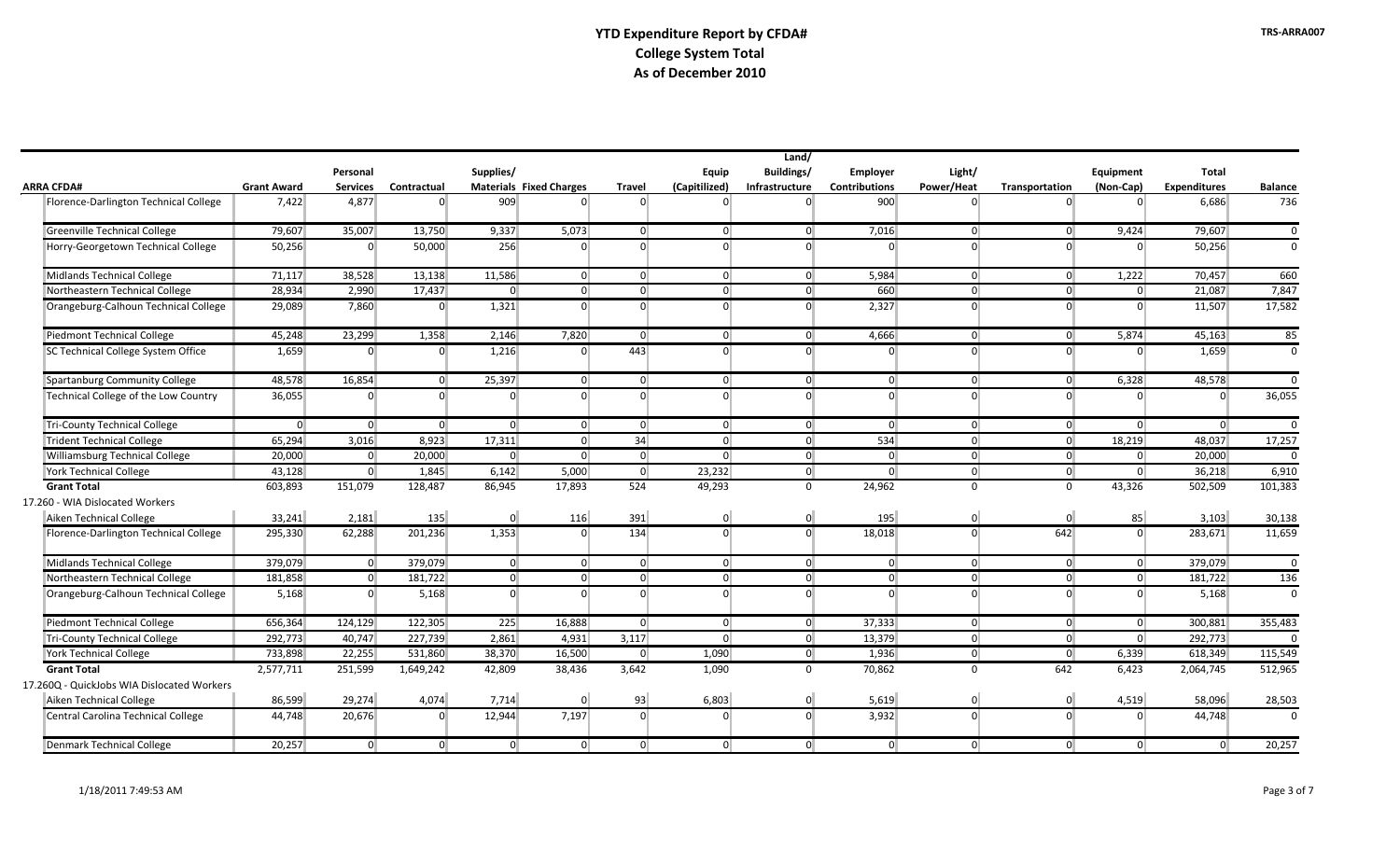|                                                                   |                    |                 |                |                |                                |                |                | Land/          |                      |                |                |                |                     |                |
|-------------------------------------------------------------------|--------------------|-----------------|----------------|----------------|--------------------------------|----------------|----------------|----------------|----------------------|----------------|----------------|----------------|---------------------|----------------|
|                                                                   |                    | Personal        |                | Supplies/      |                                |                | Equip          | Buildings/     | Employer             | Light/         |                | Equipment      | Total               |                |
| <b>ARRA CFDA#</b>                                                 | <b>Grant Award</b> | <b>Services</b> | Contractual    |                | <b>Materials Fixed Charges</b> | <b>Travel</b>  | (Capitilized)  | Infrastructure | <b>Contributions</b> | Power/Heat     | Transportation | (Non-Cap)      | <b>Expenditures</b> | <b>Balance</b> |
| Florence-Darlington Technical College                             | 96,483             | 19,273          | 67,770         | 4,511          | $\Omega$                       | $\Omega$       | $\Omega$       | $\overline{0}$ | 3,718                | $\Omega$       | $\Omega$       | $\Omega$       | 95,272              | 1,211          |
| <b>Greenville Technical College</b>                               | 146,603            | 79,833          | $\overline{0}$ | 10,782         | 6,039                          | $\overline{0}$ | 31,996         | $\overline{0}$ | 17,952               | $\overline{0}$ | $\overline{0}$ | $\overline{0}$ | 146,603             | $\Omega$       |
| Horry-Georgetown Technical College                                | 74,678             | $\Omega$        | $\Omega$       | $\Omega$       | $\Omega$                       | $\Omega$       | $\Omega$       | $\Omega$       | $\Omega$             | $\Omega$       | $\Omega$       | $\Omega$       | $\overline{0}$      | 74,678         |
| Midlands Technical College                                        | 16,415             | 11,470          | 700            | $\overline{0}$ | 0                              | $\overline{0}$ | $\overline{0}$ | 0              | 2,010                | 0              | $\overline{0}$ | $\overline{0}$ | 14,180              | 2,235          |
| Northeastern Technical College                                    | 57,866             | 26,636          | 20,982         | 6,076          | $\overline{0}$                 | $\overline{0}$ | $\overline{0}$ | $\overline{0}$ | 4,173                | $\overline{0}$ | $\overline{0}$ | $\overline{0}$ | 57,866              | $\Omega$       |
| Orangeburg-Calhoun Technical College                              | 58,178             | $\overline{0}$  | $\Omega$       | $\Omega$       | $\Omega$                       | $\overline{0}$ | $\overline{0}$ | $\overline{0}$ | $\Omega$             | $\overline{0}$ | $\Omega$       | $\Omega$       | $\overline{0}$      | 58,178         |
| Piedmont Technical College                                        | 90,496             | 45,737          | 8,065          | 4,451          | 11,242                         | $\overline{0}$ | 0              | 0              | 10,193               | 0              | $\overline{0}$ | 10,083         | 89,772              | 724            |
| SC Technical College System Office                                | 190,758            | 59,370          | 600            | $\Omega$       | $\overline{0}$                 | 504            | $\Omega$       | $\overline{0}$ | 16,322               | $\Omega$       | $\Omega$       | $\Omega$       | 76,796              | 113,962        |
| Spartanburg Community College                                     | 75,732             | 19.260          | $\overline{0}$ | 15,197         | $\overline{0}$                 | $\overline{0}$ | $\overline{0}$ | $\overline{0}$ | 9,731                | $\overline{0}$ | $\Omega$       | 3,055          | 47,243              | 28,489         |
| Technical College of the Low Country                              | 72,110             | $\Omega$        | $\overline{0}$ | $\Omega$       | $\Omega$                       | $\overline{0}$ | $\Omega$       | $\overline{0}$ | $\Omega$             | $\Omega$       | $\Omega$       | $\Omega$       | $\overline{0}$      | 72,110         |
| <b>Tri-County Technical College</b>                               | 55,486             | 2,230           | $\overline{0}$ | 13,963         | 0                              | $\overline{0}$ | $\overline{0}$ | $\mathbf{0}$   | 556                  | $\overline{0}$ | 0 <sup>1</sup> | $\overline{0}$ | 16,749              | 38,737         |
| Trident Technical College                                         | 130,587            | 6,031           | 17,845         | 34,621         | $\overline{0}$                 | 69             | $\overline{0}$ | $\mathbf{0}$   | 1,069                | $\overline{0}$ | $\overline{0}$ | 36,438         | 96,073              | 34,514         |
| <b>Williamsburg Technical College</b>                             | 55,728             | 2,112           | 20,000         | $\Omega$       | $\Omega$                       | $\overline{0}$ | $\overline{0}$ | $\overline{0}$ | 264                  | $\overline{0}$ | $\overline{0}$ | $\Omega$       | 22,376              | 33,352         |
| <b>York Technical College</b>                                     | 86,256             | $\overline{0}$  | 3,689          | 12,284         | 10,000                         | $\overline{0}$ | 46,463         | 0 <sup>1</sup> | $\Omega$             | $\overline{0}$ | $\overline{0}$ | $\overline{0}$ | 72,436              | 13,820         |
| <b>Grant Total</b>                                                | 1,358,979          | 321,903         | 143,725        | 122,544        | 34,478                         | 666            | 85,262         | $\mathbf 0$    | 75,537               | $\mathbf{0}$   | $\Omega$       | 54,095         | 838,209             | 520,769        |
| 81.087 - Renewable Energy Research and Development                |                    |                 |                |                |                                |                |                |                |                      |                |                |                |                     |                |
| Aiken Technical College                                           | 200,000            | 4,698           | $\overline{0}$ | $\Omega$       | $\overline{0}$                 | $\overline{0}$ | $\overline{0}$ | $\overline{0}$ | 469                  | $\overline{0}$ | $\overline{0}$ | $\overline{0}$ | 5,167               | 194,833        |
| <b>Grant Total</b>                                                | 200.000            | 4.698           | $\Omega$       | $\Omega$       | $\Omega$                       | $\Omega$       | $\Omega$       | $\Omega$       | 469                  | $\Omega$       | $\Omega$       | $\Omega$       | 5.167               | 194.833        |
| 84.394 - State Fiscal Stabilization Fund - Education State Grants |                    |                 |                |                |                                |                |                |                |                      |                |                |                |                     |                |
| Aiken Technical College                                           | 1,509,690          | 132,157         | 89,025         | 12,068         | $\overline{0}$                 | $\overline{0}$ | 29,001         | $\overline{0}$ | 25,685               | $\overline{0}$ | $\overline{0}$ | 52,738         | 340,675             | 1,169,015      |
| Central Carolina Technical College                                | 1,673,635          | 1,468,884       | $\overline{0}$ | $\Omega$       | $\Omega$                       | $\Omega$       | $\Omega$       | $\overline{0}$ | 191,278              | $\overline{0}$ | $\Omega$       | $\Omega$       | 1,660,162           | 13,473         |
| Denmark Technical College                                         | 1,114,395          | 546,393         | $\overline{0}$ | $\Omega$       | $\overline{0}$                 | $\overline{0}$ | $\overline{0}$ | $\overline{0}$ | $\Omega$             | $\overline{0}$ | $\overline{0}$ | $\Omega$       | 546,393             | 568,002        |
| Florence-Darlington Technical College                             | 3,012,028          | 997,667         | 277,104        | 167,361        | $\Omega$                       | $\overline{0}$ | $\Omega$       | $\Omega$       | 162,514              | $\Omega$       | $\Omega$       | 57,159         | 1,661,805           | 1,350,223      |
| <b>Greenville Technical College</b>                               | 6,479,630          | $\overline{0}$  | 461,260        | 580,844        | $\overline{0}$                 | $\overline{0}$ | $\overline{0}$ | 51,433         | $\Omega$             | $\overline{0}$ | $\overline{0}$ | 854,317        | 1,947,855           | 4,531,775      |
| Horry-Georgetown Technical College                                | 2,943,378          | 650,552         | 108,376        | 2,535          | $\overline{0}$                 | $\overline{0}$ | 705,192        | $\overline{0}$ | 91,612               | $\Omega$       | $\Omega$       | 38,747         | 1,597,014           | 1,346,364      |
| Midlands Technical College                                        | 5,510,435          | 4,492,858       | $\overline{0}$ | $\overline{0}$ | 0                              | $\overline{0}$ | $\overline{0}$ | $\mathbf{0}$   | 387,045              | $\overline{0}$ | $\mathbf{0}$   | 0              | 4,879,903           | 630,532        |
| Northeastern Technical College                                    | 739,764            | 382,603         | 5,017          | $\Omega$       | $\overline{0}$                 | $\overline{0}$ | $\overline{0}$ | $\mathbf{0}$   | 81,917               | $\overline{0}$ | $\overline{0}$ | $\Omega$       | 469,537             | 270,227        |
| Orangeburg-Calhoun Technical College                              | 1,587,426          | 934,946         | $\Omega$       | $\Omega$       | $\overline{0}$                 | $\overline{0}$ | $\Omega$       | $\mathbf{0}$   | 155,622              | $\Omega$       | $\Omega$       | $\overline{0}$ | 1,090,568           | 496,858        |
| <b>Piedmont Technical College</b>                                 | 2,700,313          | 1,776,566       | 3,744          | $\overline{0}$ | $\overline{0}$                 | 453            | $\overline{0}$ | $\overline{0}$ | 310,935              | $\overline{0}$ | $\overline{0}$ | $\overline{0}$ | 2,091,698           | 608,615        |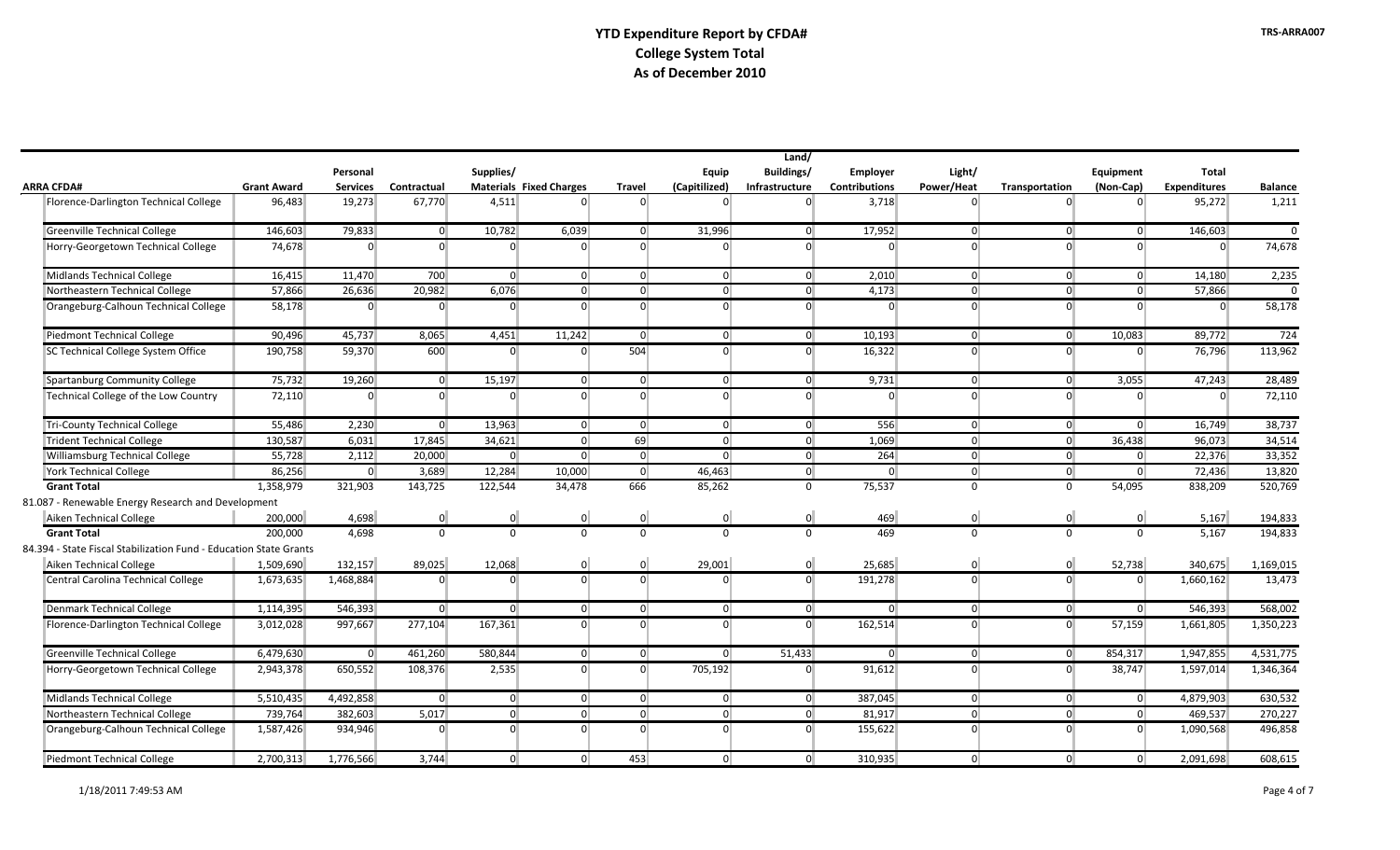|                                       |                    |                 |                |                |                                |                |                | Land/          |                      |                |                |                |                     |                |
|---------------------------------------|--------------------|-----------------|----------------|----------------|--------------------------------|----------------|----------------|----------------|----------------------|----------------|----------------|----------------|---------------------|----------------|
|                                       |                    | Personal        |                | Supplies/      |                                |                | Equip          | Buildings/     | <b>Employer</b>      | Light/         |                | Equipment      | Total               |                |
| <b>ARRA CFDA#</b>                     | <b>Grant Award</b> | <b>Services</b> | Contractual    |                | <b>Materials Fixed Charges</b> | <b>Travel</b>  | (Capitilized)  | Infrastructure | <b>Contributions</b> | Power/Heat     | Transportation | (Non-Cap)      | <b>Expenditures</b> | <b>Balance</b> |
| SC Technical College System Office    | 2,711,947          | 31,635          | 1,270,490      | 274,014        | 200,000                        | 1,179          |                | $\Omega$       | 6.479                | $\Omega$       | $\Omega$       | $\Omega$       | 1,783,797           | 928,150        |
| Spartanburg Community College         | 2,959,213          | 481,137         | 162,909        | 677,660        | $\Omega$                       | $\Omega$       | 211,201        | 9,368          | 132,946              | 18,150         | 0              | 45,905         | 1,739,276           | 1,219,937      |
| Technical College of the Low Country  | 1,340,873          | 11,582          | 327,384        | 224,239        | $\overline{0}$                 | 10,161         | 62,736         | 3,000          | 681                  | $\Omega$       | $\overline{0}$ | 12,752         | 652,536             | 688,337        |
| Tri-County Technical College          | 2,669,880          | 16,485          | 3,865          | 15,688         | $\overline{0}$                 | $\overline{0}$ | $\overline{0}$ | 1,336,243      | 1,485                | $\overline{0}$ | 0              | $\overline{0}$ | 1,373,766           | 1,296,114      |
| <b>Trident Technical College</b>      | 5,818,086          | 4,788,850       | 1,515          | 165,001        | 583,223                        | $\overline{0}$ | $\overline{0}$ | $\overline{0}$ | 197,416              | $\Omega$       | $\overline{0}$ | $\overline{0}$ | 5,736,005           | 82,081         |
| Williamsburg Technical College        | 461,628            | 173,929         | $\overline{0}$ | $\Omega$       | $\overline{0}$                 | $\overline{0}$ | $\Omega$       | 0              | 52,305               | $\overline{0}$ | $\overline{0}$ | $\overline{0}$ | 226,235             | 235,393        |
| <b>York Technical College</b>         | 2,355,112          | 866,655         | 292,932        | 200,217        | $\overline{0}$                 | $\overline{0}$ | 136,084        | $\overline{0}$ | 130,495              | $\overline{0}$ | $\overline{0}$ | 21,352         | 1,647,735           | 707,377        |
| <b>Grant Total</b>                    | 45,587,431         | 17,752,898      | 3,003,623      | 2,319,627      | 783,223                        | 11,793         | 1,144,213      | 1,400,043      | 1,928,416            | 18,150         | $\mathbf{0}$   | 1,082,971      | 29,444,958          | 16,142,473     |
| 84.033 - College Work Study           |                    |                 |                |                |                                |                |                |                |                      |                |                |                |                     |                |
| Central Carolina Technical College    | 34,371             | 34,371          | $\Omega$       | $\Omega$       | $\Omega$                       | $\Omega$       | $\Omega$       | $\overline{0}$ | $\Omega$             | $\Omega$       | $\Omega$       | $\Omega$       | 34,371              | $\Omega$       |
| Florence-Darlington Technical College | 52,393             | 52,354          | $\Omega$       | $\Omega$       | $\Omega$                       | $\Omega$       | $\Omega$       | $\overline{0}$ | 39                   | $\Omega$       | $\Omega$       | $\overline{0}$ | 52,393              | $\Omega$       |
| Greenville Technical College          | 122,250            | 122,250         | $\Omega$       | $\overline{0}$ | $\overline{0}$                 | $\overline{0}$ | $\overline{0}$ | $\overline{0}$ | $\overline{0}$       | $\overline{0}$ | $\overline{0}$ | $\Omega$       | 122,250             | $\Omega$       |
| Horry-Georgetown Technical College    | 57,198             | $\overline{0}$  | $\Omega$       | $\Omega$       | $\Omega$                       | $\Omega$       | $\Omega$       | $\overline{0}$ | $\Omega$             | $\Omega$       | $\Omega$       | $\Omega$       | $\overline{0}$      | 57,198         |
| Midlands Technical College            | 106,887            | 102,903         | $\overline{0}$ | $\overline{0}$ | 3,984                          | $\overline{0}$ | $\overline{0}$ | 0              | $\overline{0}$       | $\overline{0}$ | $\overline{0}$ | $\overline{0}$ | 106,887             | $\mathbf 0$    |
| Orangeburg-Calhoun Technical College  | 32,019             | 32,019          | $\Omega$       | $\Omega$       | $\Omega$                       | $\Omega$       | $\Omega$       | $\overline{0}$ | $\Omega$             | $\Omega$       | $\Omega$       | $\Omega$       | 32,019              | $\Omega$       |
| Piedmont Technical College            | 47,596             | 47,596          | $\overline{0}$ | $\overline{0}$ | $\overline{0}$                 | $\overline{0}$ | $\overline{0}$ | $\overline{0}$ | $\overline{0}$       | $\overline{0}$ | $\overline{0}$ | $\overline{0}$ | 47,596              | $\Omega$       |
| Tri-County Technical College          | 39,295             | 39,295          | $\overline{0}$ | $\Omega$       | $\overline{0}$                 | $\overline{0}$ | $\overline{0}$ | 0              | $\overline{0}$       | $\overline{0}$ | $\overline{0}$ | $\overline{0}$ | 39,295              | $\Omega$       |
| <b>Trident Technical College</b>      | 96,053             | 96,053          | $\overline{0}$ | $\Omega$       | $\overline{0}$                 | $\overline{0}$ | $\overline{0}$ | 0              | $\overline{0}$       | $\overline{0}$ | $\overline{0}$ | $\overline{0}$ | 96,053              | $\Omega$       |
| <b>York Technical College</b>         | 43,661             | 43,661          | $\overline{0}$ | $\overline{0}$ | $\overline{0}$                 | $\overline{0}$ | $\overline{0}$ | 0              | $\overline{0}$       | 0              | $\overline{0}$ | $\overline{0}$ | 43,661              | $\Omega$       |
| <b>Grant Total</b>                    | 631,723            | 570,503         | $\Omega$       | $\Omega$       | 3,984                          | $\Omega$       | $\Omega$       | $\Omega$       | 39                   | $\Omega$       | $\Omega$       | $\Omega$       | 574,525             | 57,198         |
| 81.041 - State Energy Program (SEP)   |                    |                 |                |                |                                |                |                |                |                      |                |                |                |                     |                |
| Central Carolina Technical College    | 100,206            | $\overline{0}$  | 93,244         | $\Omega$       | $\Omega$                       | $\overline{0}$ | $\Omega$       | $\overline{0}$ | $\Omega$             | $\Omega$       | $\overline{0}$ | $\overline{0}$ | 93,244              | 6,962          |
| Florence-Darlington Technical College | 168,734            | $\overline{0}$  | 100,428        | 68,306         | $\overline{0}$                 | $\Omega$       | $\overline{0}$ | $\overline{0}$ | $\Omega$             | $\overline{0}$ | $\overline{0}$ | $\overline{0}$ | 168,734             | $\Omega$       |
| Greenville Technical College          | 313.745            | $\Omega$        | 184.969        | 9,031          | $\Omega$                       | $\overline{0}$ | $\overline{0}$ | $\overline{0}$ | $\overline{0}$       | $\Omega$       | $\overline{0}$ | $\Omega$       | 194,000             | 119,745        |
| Horry-Georgetown Technical College    | 164,883            | $\Omega$        | 85,255         | $\overline{0}$ | $\Omega$                       | $\Omega$       | $\Omega$       | 79,628         | $\Omega$             | $\Omega$       | $\Omega$       | $\Omega$       | 164,883             | $\Omega$       |
| Midlands Technical College            | 175,728            | $\Omega$        | 112,291        | $\Omega$       | $\overline{0}$                 | $\Omega$       | $\overline{0}$ | $\overline{0}$ | $\overline{0}$       | $\Omega$       | 0              | $\overline{0}$ | 112,291             | 63,437         |
| Northeastern Technical College        | 73,250             | $\overline{0}$  | 73,250         | $\Omega$       | $\overline{0}$                 | $\Omega$       | $\overline{0}$ | 0              | $\overline{0}$       | $\overline{0}$ | $\overline{0}$ | $\overline{0}$ | 73,250              | $\Omega$       |
| Orangeburg-Calhoun Technical College  | 81,260             | $\Omega$        | 58,298         | $\Omega$       | <sub>n</sub>                   | $\Omega$       |                | $\overline{0}$ |                      | $\Omega$       | $\Omega$       | $\Omega$       | 58,298              | 22,963         |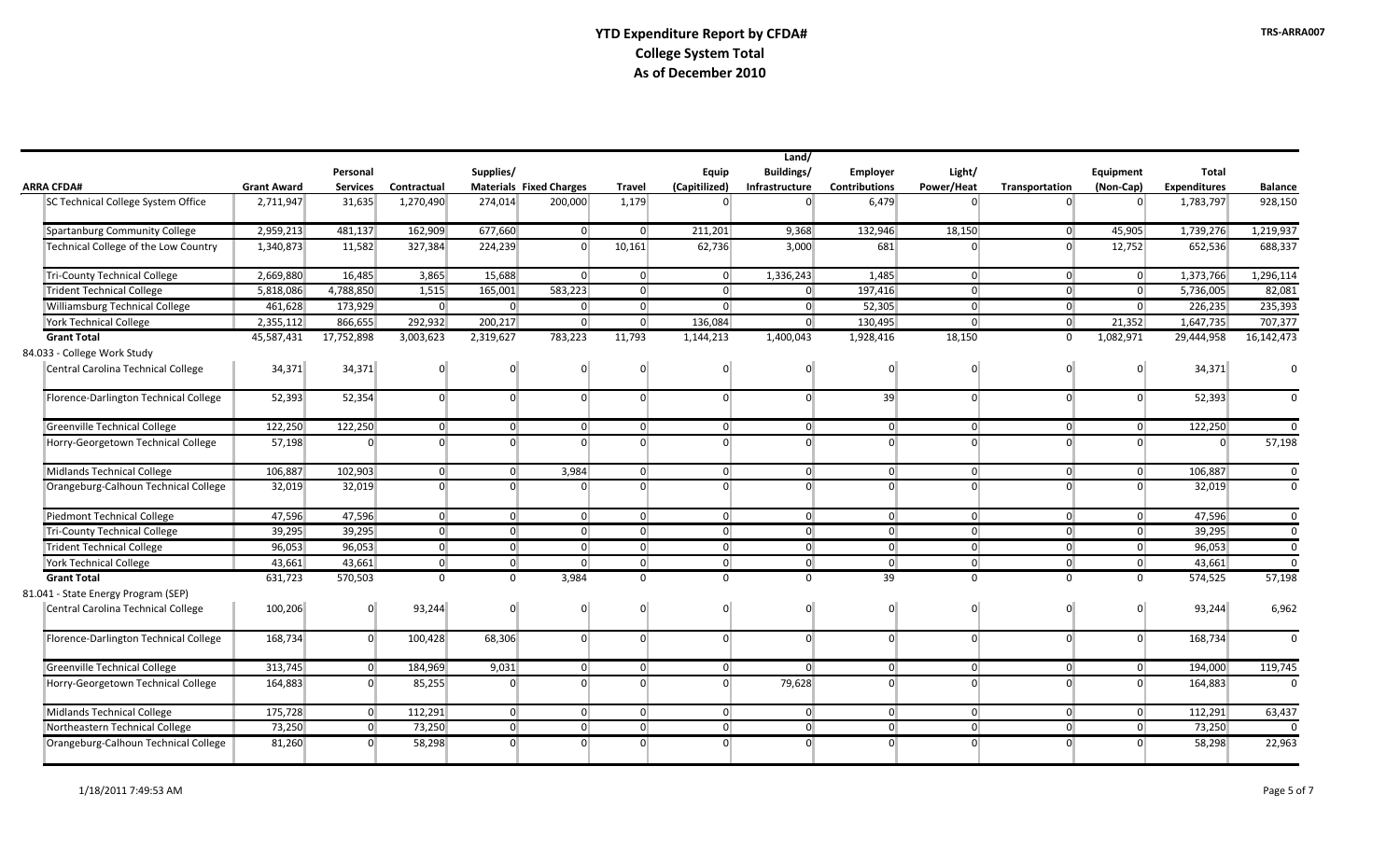|                                  |                                                                                                            | Land/              |                 |                |                |                                |                  |                |                |                      |                |                |                |                     |                |
|----------------------------------|------------------------------------------------------------------------------------------------------------|--------------------|-----------------|----------------|----------------|--------------------------------|------------------|----------------|----------------|----------------------|----------------|----------------|----------------|---------------------|----------------|
|                                  |                                                                                                            |                    | Personal        |                | Supplies/      |                                |                  | Equip          | Buildings/     | Employer             | Light/         |                | Equipment      | <b>Total</b>        |                |
| <b>ARRA CFDA#</b>                |                                                                                                            | <b>Grant Award</b> | <b>Services</b> | Contractual    |                | <b>Materials Fixed Charges</b> | <b>Travel</b>    | (Capitilized)  | Infrastructure | <b>Contributions</b> | Power/Heat     | Transportation | (Non-Cap)      | <b>Expenditures</b> | <b>Balance</b> |
| Piedmont Technical College       |                                                                                                            | 115,850            | $\Omega$        | 113,453        | 2,397          | $\overline{0}$                 | $\overline{0}$   | $\overline{0}$ | $\overline{0}$ | $\overline{0}$       | $\overline{0}$ | $\overline{0}$ | $\overline{0}$ | 115,850             | $\Omega$       |
|                                  | SC Technical College System Office                                                                         | 800,000            | 46,236          | 180,765        | 8,220          | 250                            | $\overline{733}$ | $\Omega$       | $\Omega$       | 9,586                | $\Omega$       | $\overline{0}$ | $\Omega$       | 245,789             | 554,211        |
| Tri-County Technical College     |                                                                                                            | 122,034            | 0               | 14,400         | 58,523         | $\overline{0}$                 | $\overline{0}$   | 0              | 0              | $\overline{0}$       | $\overline{0}$ | $\overline{0}$ | $\overline{0}$ | 72,923              | 49,111         |
| <b>Trident Technical College</b> |                                                                                                            | 221,881            | $\overline{0}$  | 20,691         | 10,689         | $\overline{0}$                 | $\overline{0}$   | $\overline{0}$ | $\overline{0}$ | $\overline{0}$       | $\overline{0}$ | $\overline{0}$ | $\overline{0}$ | 31,380              | 190,501        |
|                                  | <b>Williamsburg Technical College</b>                                                                      | 54,051             | 0               | $\Omega$       | 0              | $\overline{0}$                 | $\overline{0}$   | $\overline{0}$ | $\overline{0}$ | $\overline{0}$       | $\overline{0}$ | $\overline{0}$ | $\overline{0}$ | 0                   | 54,051         |
| <b>York Technical College</b>    |                                                                                                            | 147,055            | $\overline{0}$  | 141,958        | $\overline{0}$ | $\overline{0}$                 | $\overline{0}$   | $\overline{0}$ | $\Omega$       | $\overline{0}$       | $\overline{0}$ | $\overline{0}$ | $\overline{0}$ | 141,958             | 5,097          |
| <b>Grant Total</b>               |                                                                                                            | 2,538,677          | 46,236          | 1,179,001      | 157,165        | 250                            | 733              | $\mathbf{0}$   | 79,628         | 9,586                | $\mathbf 0$    | $\Omega$       | $\mathbf{0}$   | 1,472,599           | 1,066,078      |
|                                  | 93.721 - ARRA - Health information Technology Professionals in Health Care                                 |                    |                 |                |                |                                |                  |                |                |                      |                |                |                |                     |                |
|                                  | Florence-Darlington Technical College                                                                      | 491,397            | 85.893          | $\Omega$       | 2,956          | 10,102                         | 2,620            | $\Omega$       | $\Omega$       | 19,762               | $\overline{0}$ | $\Omega$       | 7.080          | 128,414             | 362,983        |
| <b>Grant Total</b>               |                                                                                                            | 491,397            | 85,893          | $\Omega$       | 2,956          | 10,102                         | 2,620            | $\Omega$       | $\overline{0}$ | 19,762               | $\Omega$       | $\Omega$       | 7,080          | 128,414             | 362,983        |
|                                  | 17.275 - Competitive Grants for Worker Training and Placement in High Growth and Emerging Industry Sectors |                    |                 |                |                |                                |                  |                |                |                      |                |                |                |                     |                |
|                                  | Florence-Darlington Technical College                                                                      | 4,346,351          | 80,018          | 986,893        | 130,912        | 60,873                         | 2,081            |                | $\Omega$       | 15,710               | $\Omega$       | 2,225          | $\Omega$       | 1,278,711           | 3,067,640      |
|                                  | Orangeburg-Calhoun Technical College                                                                       | 709,600            | 19,592          | 80,141         | 12,308         | $\overline{0}$                 | 565              | $\overline{0}$ | $\Omega$       | 3,583                | $\Omega$       | $\overline{0}$ | $\Omega$       | 116,189             | 593,411        |
| <b>Trident Technical College</b> |                                                                                                            | 3.386.859          | $\overline{0}$  | $\overline{0}$ | $\overline{0}$ | $\overline{0}$                 | $\overline{0}$   | $\overline{0}$ | $\overline{0}$ | $\Omega$             | $\overline{0}$ | $\overline{0}$ | $\overline{0}$ | $\Omega$            | 3,386,859      |
| <b>Grant Total</b>               |                                                                                                            | 8,442,810          | 99,610          | 1,067,034      | 143,220        | 60,873                         | 2,646            | $\Omega$       | $\Omega$       | 19,293               | $\Omega$       | 2,225          | $\Omega$       | 1,394,900           | 7,047,910      |
|                                  | 93.713 - ARRA - Child Care and Development Block Grant                                                     |                    |                 |                |                |                                |                  |                |                |                      |                |                |                |                     |                |
|                                  | Horry-Georgetown Technical College                                                                         | 20,000             | 7,114           | $\Omega$       | 2,072          | $\Omega$                       | $\Omega$         | $\Omega$       | $\Omega$       | 999                  | $\overline{0}$ | $\overline{0}$ | $\Omega$       | 10,184              | 9,816          |
|                                  | Northeastern Technical College                                                                             | 20,000             | 0               | $\overline{0}$ | $\overline{0}$ | $\overline{0}$                 | $\Omega$         | $\overline{0}$ | 0              | $\overline{0}$       | $\overline{0}$ | $\overline{0}$ | 10,948         | 10,948              | 9,052          |
|                                  | Orangeburg-Calhoun Technical College                                                                       | 20,000             | $\Omega$        | $\Omega$       | 1,810          | $\overline{0}$                 | 2,029            | $\Omega$       | $\Omega$       | $\Omega$             | $\Omega$       | $\Omega$       | $\Omega$       | 3,839               | 16,161         |
|                                  | SC Technical College System Office                                                                         | 320,000            | $\Omega$        | 320,000        | $\overline{0}$ | $\overline{0}$                 | $\Omega$         | $\Omega$       | $\overline{0}$ | $\Omega$             | $\Omega$       | $\overline{0}$ | $\Omega$       | 320,000             | $\Omega$       |
| <b>Grant Total</b>               |                                                                                                            | 380.000            | 7,114           | 320,000        | 3,882          | $\Omega$                       | 2,029            | $\Omega$       | $\Omega$       | 999                  | $\Omega$       | $\Omega$       | 10,948         | 344,971             | 35,029         |
|                                  | 81.042 - Weatherization Assistance for Low-Income Persons                                                  |                    |                 |                |                |                                |                  |                |                |                      |                |                |                |                     |                |
|                                  | Horry-Georgetown Technical College                                                                         | 70,395             | 11,352          | 47,625         | $\overline{0}$ | $\overline{0}$                 | 7,751            | $\overline{0}$ | $\Omega$       | 1,010                | $\overline{0}$ | 182            | 2,475          | 70,395              | $\Omega$       |
| Midlands Technical College       |                                                                                                            | 92,127             | 30,500          | 32,386         | 4,102          | $\overline{0}$                 | 4,330            | 0              | 14,483         | 2,574                | $\overline{0}$ | $\overline{0}$ | 3,752          | 92,127              | $\Omega$       |
| Piedmont Technical College       |                                                                                                            | 91,623             | 22,247          | 22,806         | 729            | $\overline{0}$                 | 8,939            | $\overline{0}$ | 32,097         | 4,804                | $\overline{0}$ | 0              | $\overline{0}$ | 91,623              | $\Omega$       |
|                                  | SC Technical College System Office                                                                         | 2,049,972          | 43,010          | 1,308,793      | 57,210         | $\overline{0}$                 | 4,374            | 164,557        | $\Omega$       | 8,933                | $\Omega$       | $\Omega$       | $\Omega$       | 1,586,877           | 463,095        |
|                                  | Technical College of the Low Country                                                                       | 41,463             | 2,363           | 9,285          | 18,084         | $\overline{0}$                 | 7,610            | $\Omega$       | $\Omega$       | 349                  | 28             | $\Omega$       | 3,745          | 41,463              | $\Omega$       |
| Tri-County Technical College     |                                                                                                            | 165,477            | 2,257           | $\overline{0}$ | 7,880          | $\overline{0}$                 | 7,998            | $\overline{0}$ | 0              | 364                  | $\overline{0}$ | 0              | $\overline{0}$ | 18,499              | 146,978        |